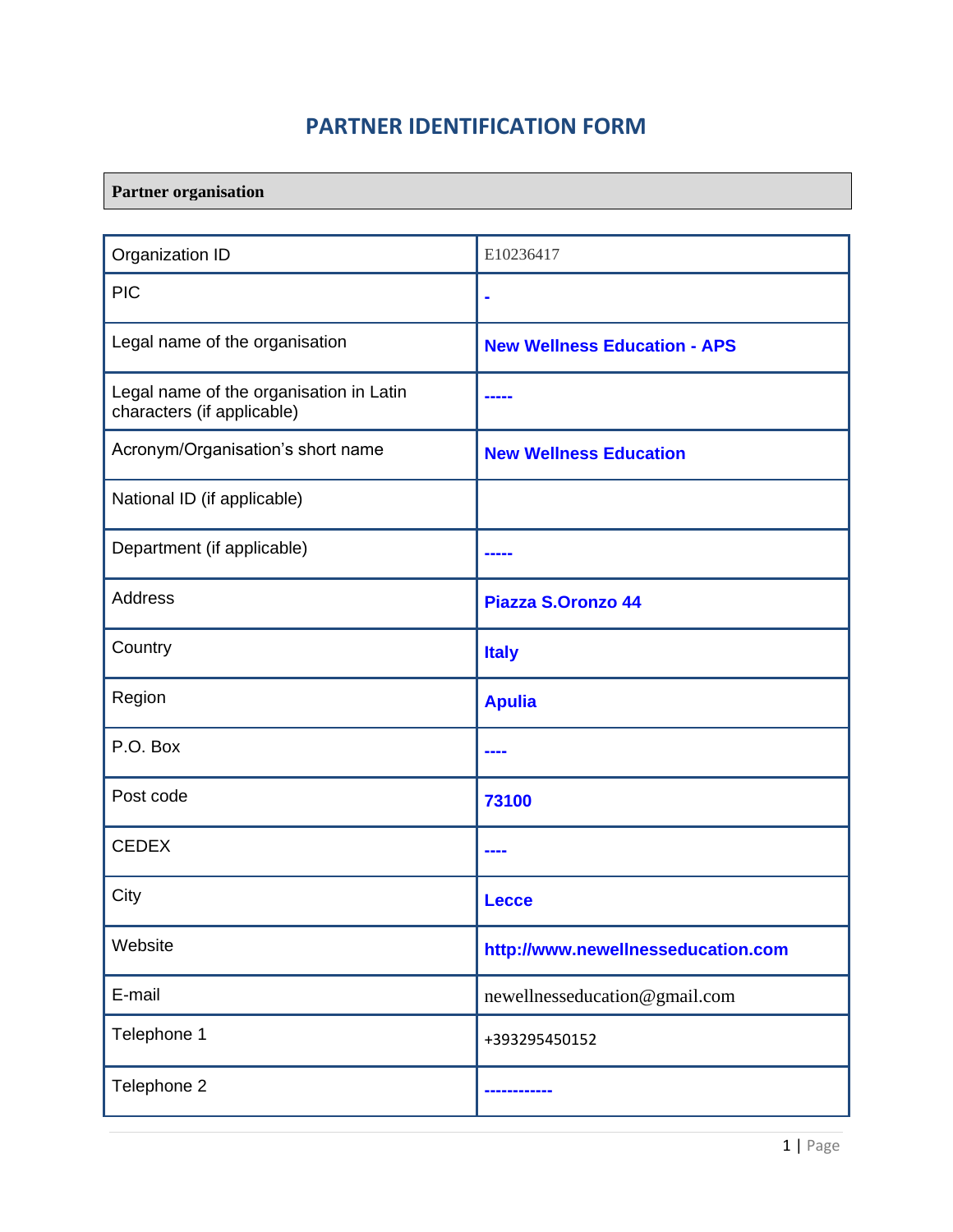| <u>г.</u><br>ūλ | ------------ |
|-----------------|--------------|
|-----------------|--------------|

#### **Profile**

| Type of organization                                                                                                                                                                                                   | <b>Association</b>                                                                                        |
|------------------------------------------------------------------------------------------------------------------------------------------------------------------------------------------------------------------------|-----------------------------------------------------------------------------------------------------------|
| Is the partner organization a public body?                                                                                                                                                                             | <b>NO</b>                                                                                                 |
| Is the partner organization a non-profit?                                                                                                                                                                              | <b>YES</b>                                                                                                |
| Is your organisation: a public body at regional/national level; an<br>association of regions; a European Grouping of Territorial<br>cooperation; or a profit-making body active in Corporate Social<br>Responsibility? | <b>NO</b>                                                                                                 |
| Main sector of activity                                                                                                                                                                                                | <b>OFFERING PARTICIPATION IN YOUTH-</b><br><b>LED EVENTS AND YOUTH</b><br><b>PARTICIPATION ACTIVITIES</b> |

#### **Accreditation**

Has the organization received any type of accreditation before submitting this application? NO

| Accreditation type              | Accreditation reference  |
|---------------------------------|--------------------------|
| Hosting/Supporting Organization | 2020-1-IT03-ESC52-020694 |

| <b>Background and experience</b> |
|----------------------------------|
|----------------------------------|

Please briefly present the partner organisation.

New Wellness Education founded in 2020 in Lecce, Italy, a town that during the years got more and more popular and intercultural.

The NGO works in the field of education and wellbeing, holding courses for local and international youth.

Specifically the organization is providing educational opportunities for local and international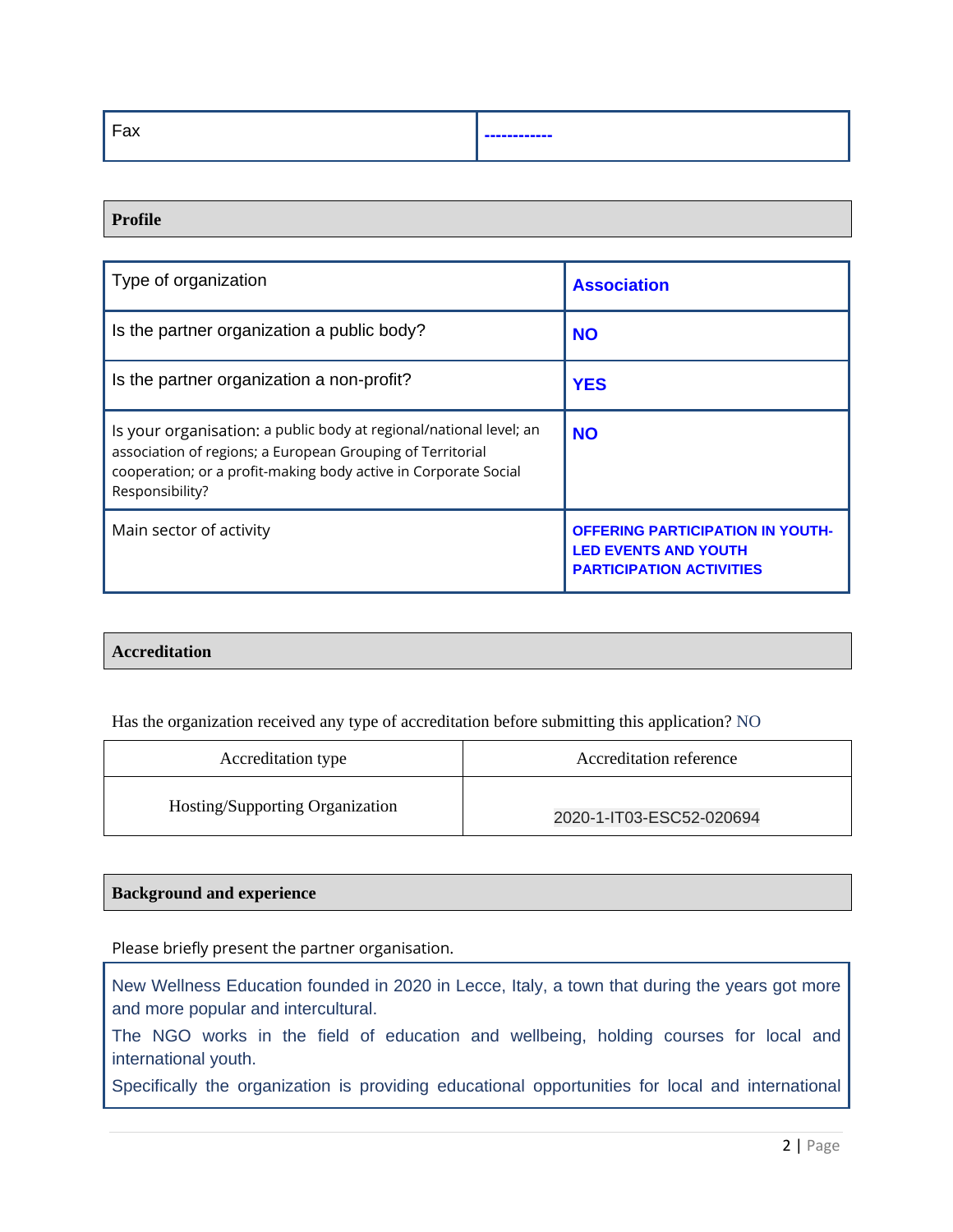youth, NEET and young migrants, asylum seekers and refugees with the support of national funding (Erasmus+, ESC, Garanzia Giovani, ANPAL, FSE).

Our mission is to provide education at 360° with the aim to raise mental and physical wellbeing and in general quality of life for youths either local or foreigners, working on different topics such youth employability and entrepreneurial skills, raising activeness and responsible involvement into cultural, social and educational life of the communities, all of these as part of a process of increasing personal and social wellbeing.

We are sure that providing educational opportunities for youth, working on their mental and physical wellbeing, supporting them in being and responsibly involved into cultural, social and educational life of the communities is the best way to parallely start fighting big social issues such unemployment and social exclusion.

At the same time we believe that capability of young people to be very creative and spontaneous represent the key of a better future for Europe.

Our main objectives aim to:

- provide educational opportunities to youth
- promoting young people's physical and mental wellbeing;
- foster youths participation in social life;
- support youth in starting their professional careers
- develop young's people creativeness and initiative;
- create a proactive attitude toward education among young people;
- bring awareness over European and universal values in the field of education as the main foundation for a better life;
- implement the practices used within the frame of non-formal learning to as many levels as possible in order to bring efficiency in the youth interaction with the cultural, social
- and educational environment;
- increase recognition and quality of youth work

What are the activities and experience of the organisation in the areas relevant for this application?

Our daily activities involve youth, youth workers and adults, young with fewer opportunities consist in organizing educational opportunities at various levels and in different forms, such as training courses, international mobilities, volunteering, events etc…

In the past 2 years, since our foundation we developed and implemented several initiatives: 1 – 80 hours course named "Yes – I start UP" invoving 12 youth falling in the category of NEET, the course was focused on providing this youngsters with competences about entrepreneurship and practical information on how to start their own business ideas. The course was funded by national grant "Garanzia Giovani" and will give the opportunity to these youth to access specific grants to start their businesses.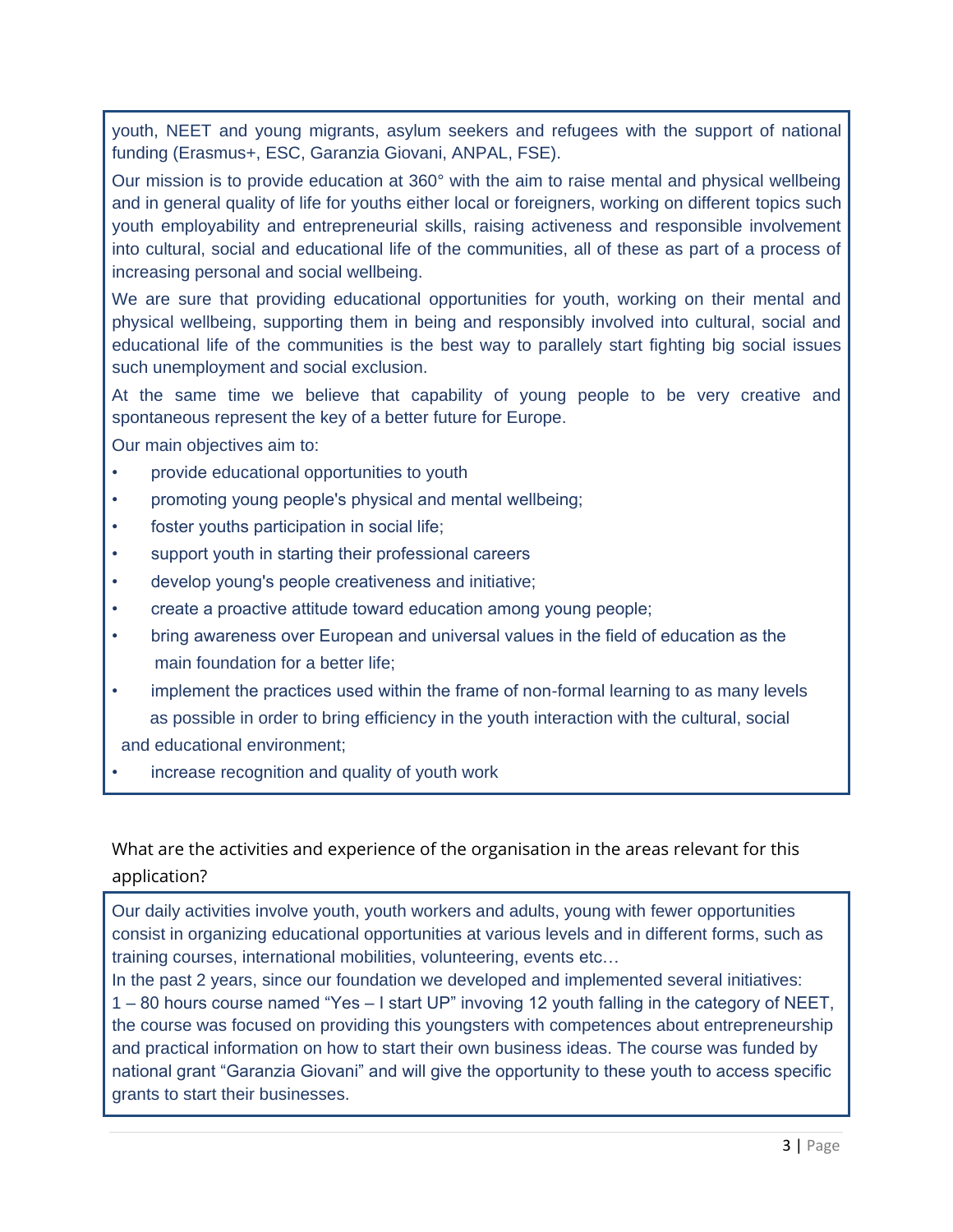2 – 80 hours course named " FASI" which involved 25 young migrants regularly living in Italy. This course was focused on providing elements of common living in Italy, practical skills and creativity tools with the purpose to increase the inclusion and involvement of these youth in social life in Italy with also a preferential channel to access specific credit options in order to start their business ideas.

In March 2020, we started the project "Learn Well - Free online Learning" as way to provide free learning opportunities online in the period of global pandemic, creating an open group on Facebook accessible to everyone.

We opened a free of charge office for legal and fiscal consultancy for people, local or foreigners in need.

Since the foundation in 2020 we received 4 grants under Erasmus+ program and 1 grant in under ESC program, 1 youth exchange, 2 training courses, 1 KA2 small scale and one ESC31 project.

The ESC31 project named "Learn Well – Educazione al Benessere" was closed on December 2021 after organizing workshops, events, seminars, podcasts and so on, following up what we started in 2020.

The founders of the organization involved in the daily activities of it, have long time previous international experiences also in ERASMUS+ projects.

We think that the use of non-formal education in order to make participants more connected to each other if fundamental to teach and spread a lot of team building methods and experiential learning methods and to give more courage to the youngsters to speak in society about their problems, through making youth projects in their local communities

We consider Training Courses and Youth exchanges just the beginning of our work but these are a strong starting point, and that is why we are eager to keep working on the implementation of them with the tight cooperation of our international partners

#### What are the skills and expertise of key staff/persons involved in this application?

Antonio Greco president of New Wellness Education.

He had a long term EVS experience in Zagreb Croatia, in which he was in charge of coordinating ERASMUS+ youth exchanges and training courses, creating, coordinating and implementing projects for young people in Zagreb on several and different topics, having afterwards the opportunity to work in the same NGO as EVS coordinator with different groups of international volunteers for long and short term EVS projects.

In the last 3 years he is operating as trainer and facilitator for educational programs, with main focuses on self development, wellbeing and social inclusion.

During his experience in the context of ERASMUS+ he has being responsible for selection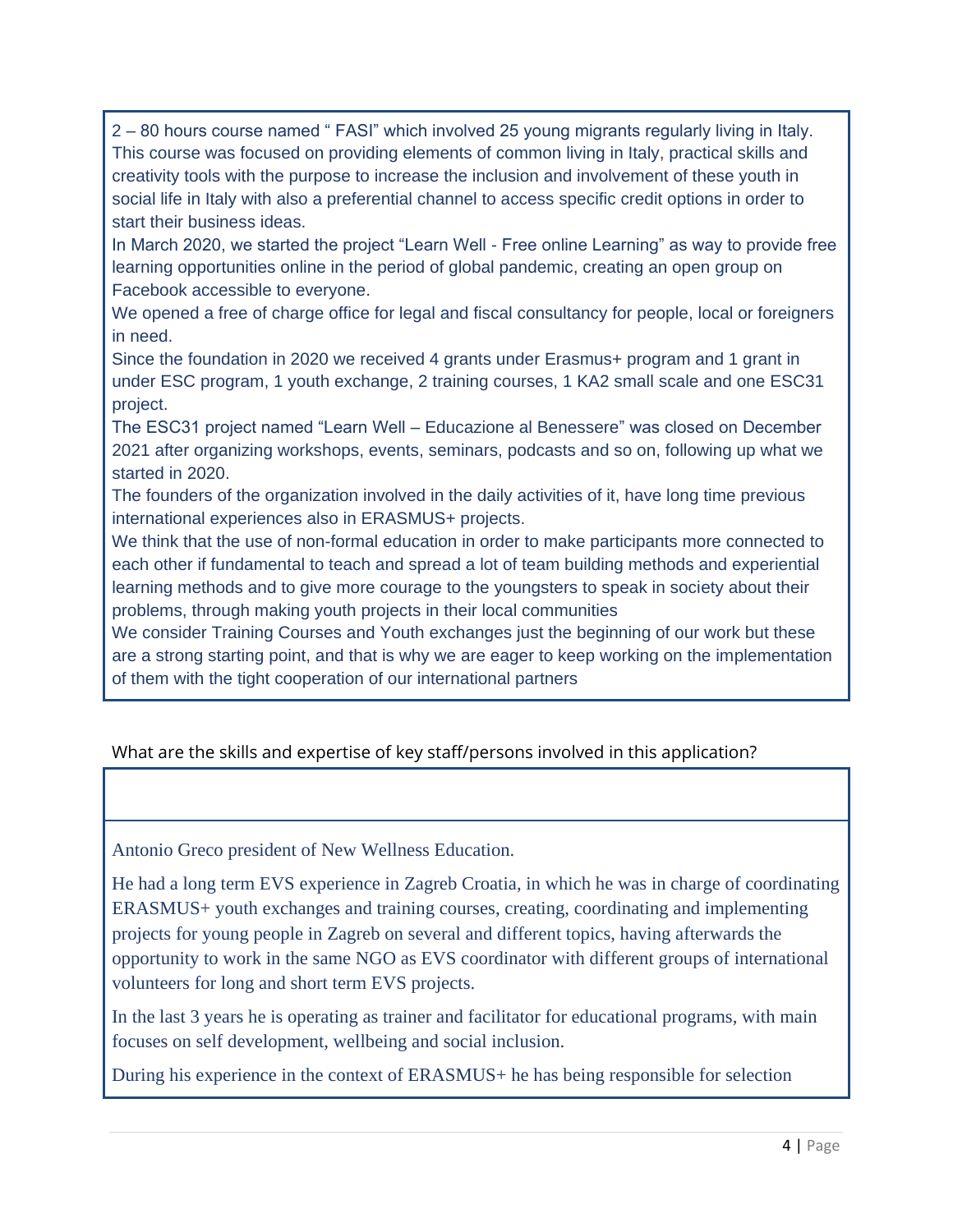process, meetings, practical arrangements, follow up with participants for the projects in which he was personally involved and in those in which we took part as sending organization.

He has been working for the previous 6 years with several national and international NGOS.

Fabrizio Gallo, board member of New Wellness Education, project manager, trainer and educator He had a long term EVS experience in Zagreb Croatia, in which he was in charge of coordinating ERASMUS+ youth exchanges and training courses, creating, coordinating and implementing projects for young people in Zagreb and several local events.

He co-operated with Smokynia Foundation in Bulgaria thought the program Erasmus for young entrepreneur working on designing events and educational projects.

He participated and then organized several TCs, Y.E. mostly based on personal development. He is experienced project coordinator and freelance trainer with 5 years' experience in Erasmus+ He is member of the pool of trainers and facilitators with APICE organization and "Youth European Ambassador" for Europiamo ETS

Other relevant infos, he was responsible for one year of running, coordinating and promoting an eco-museum and educational centre in his home-tow – Cortemilia, working with the local Administration, where he founds a sport ngo (Activamente ASD) where he was president for 2 years, running also a sport centre, and organising several events

Francesca Agnese consultant and facilitator of New Wellness Education.

With a degree in Psychology, a master in NLP and a certificate as Mental Fitness trainer, she has been working in the field of personal development since 2017. Having participating in around 30 E+ international projects (trainings courses and youth exchanges), the developed her competence as a trainer and facilitator. She also works with groups as well as in private sessions as a coach.

Francesco Pipparelli, consultant and facilitator cooperating with New Wellness Education, is a freelancing social media strategist, project developer, and communication consultant, also active in the field of arts and inclusion on an international level as a workshop facilitator and as an artist (with experience in the European Union, in the Balkans, and in the MENA region). He's been supporting and co-leading acting workshops for the local theatre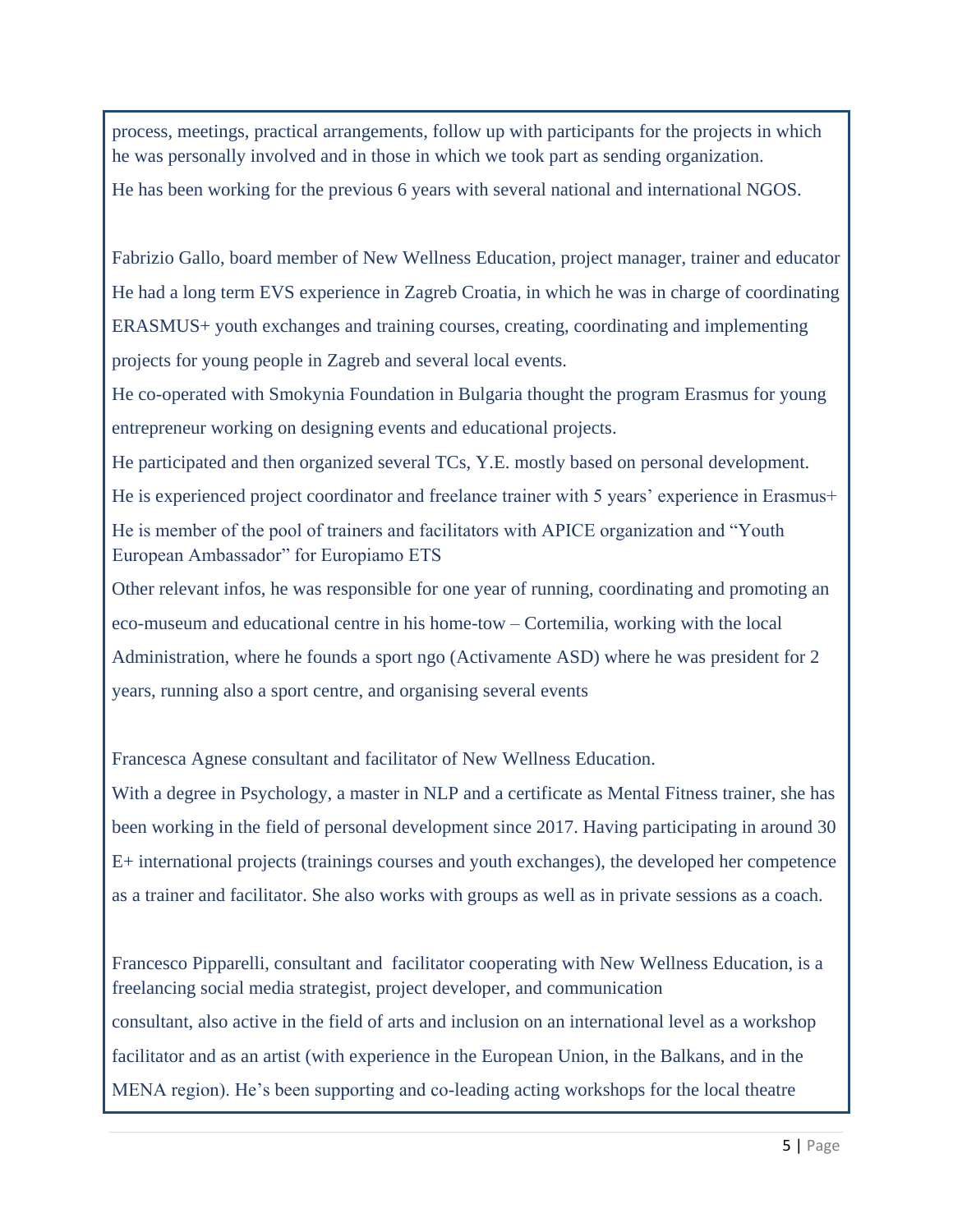youth group, being selected as Youth Leader for the 2016 event of the TCFT project (an international youth-led community of artists, activists and change-makers with a collective ambition to develop global youth citizenship through culture and the arts) becoming a member of the organizer's team.

He's been cooperating with various networks and NGO's such as Opera Circus UK, APICE, Nuova Accademia degli Arrischianti, United for intercultural action.

From the age of 16 he's facilitator, as an activist, and as an artist in a number of projects and performances about equality, freedom, and inclusion of minorities, while studying for his BA in Communication Sciences (with an Erasmus period at the Toulouse School of

Management), completing it in 2019 with a dissertation about "The use of arts as an inclusive tool in communicative-pedagogical environments".

Giorgia Valentina Foisor consultant and facilitator of New Wellness Education,

She's been participant in many youth Exchange, and National Leader in her last one.

Thanks to few of these opportunities she got more into the world of regenerative practices, veggie gardening and permaculture, implementing non formal education together with her Biology degree.

In 2017 she also joined and co-coordinated a student project related to organic food gardening and she is currently attending a Master Degree in "Food, Health and Environment" at Uniupo in order to become nutritionist.

She started to teach yoga and to guide courses to spread the wellbeing power of this ancient discipline among youth and adults, and recently she started spreading this passion also through her social media on Instagram and YouTube. In 2018 she started a course in Ayurveda in order to implement this knowledge in her global wellness background which aims to unify Science and Traditional practices for a deeper overview on holistic wellbeing.

Silvia Corna, consultant and facilitator of New Wellness Education.

with a degree in Natural Resources Management and in Intercultural Mediation, she has been working and volunteering in international environmental NGOs and agroecological farms as environmental educator and permaculture designer. She acquired non-formal education methods by taking part into several Erasmus+ experiences, which she applies in her projects of environmental sensibilization.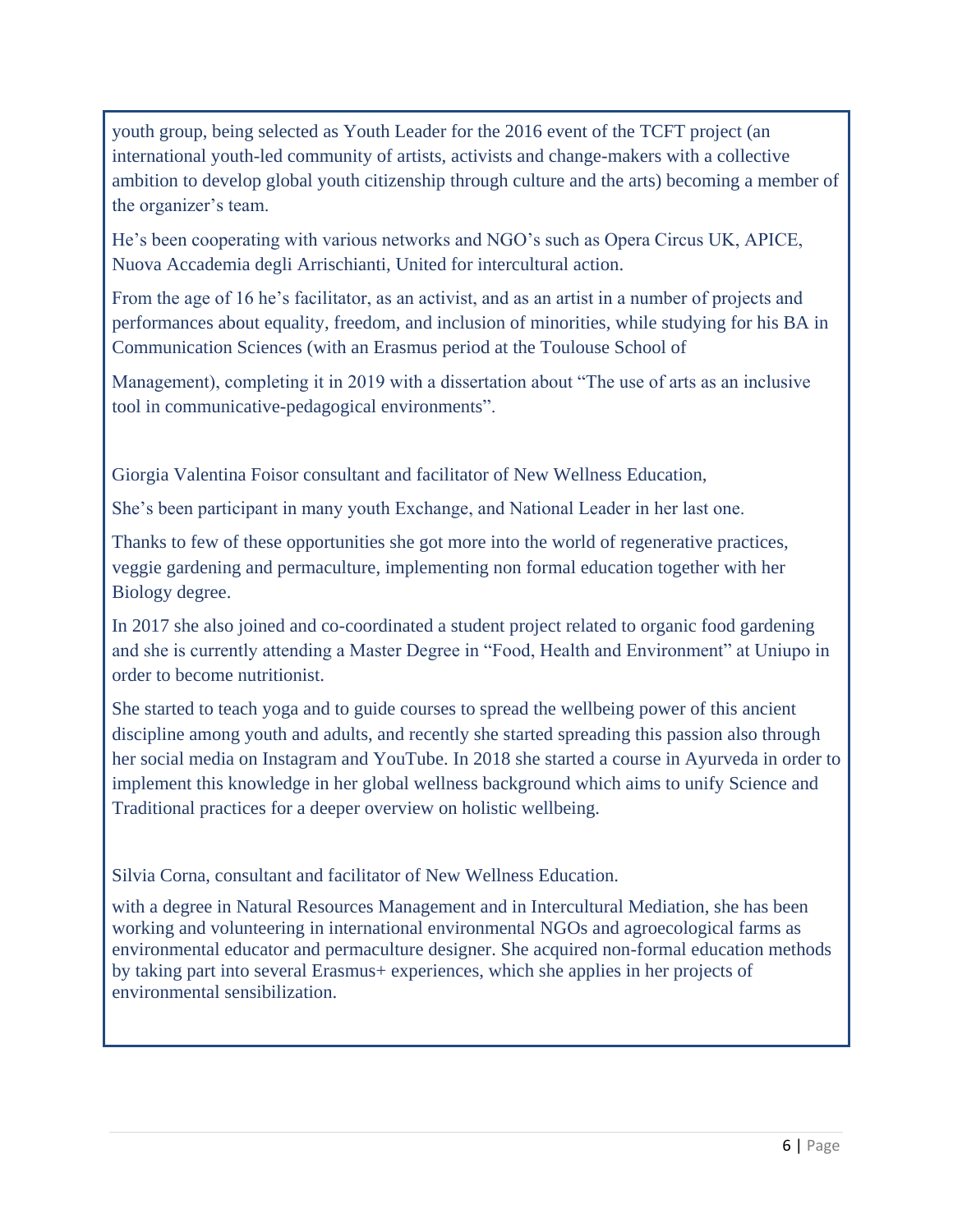#### **Legal representative**

| <b>Title</b> | Mr.                             |
|--------------|---------------------------------|
| Gender       | M                               |
| First name   | <b>Antonio</b>                  |
| Family name  | <b>Greco</b>                    |
| Department   | -----                           |
| Position     | <b>President</b>                |
| E-mail       | antonio@newellnesseducation.com |
| Telephone 1  | +393295450152                   |

If the address is different from the one of the organisation, please tick this box The address is the same

# **Contact person**

| <b>Title</b> | Mr.                           |
|--------------|-------------------------------|
| Gender       | M                             |
| First name   | <b>Fabrizio</b>               |
| Family name  | <b>Gallo</b>                  |
| Department   | -----                         |
| Position     | <b>Projects Coordinator</b>   |
| E-mail       | newellnesseducation@gmail.com |